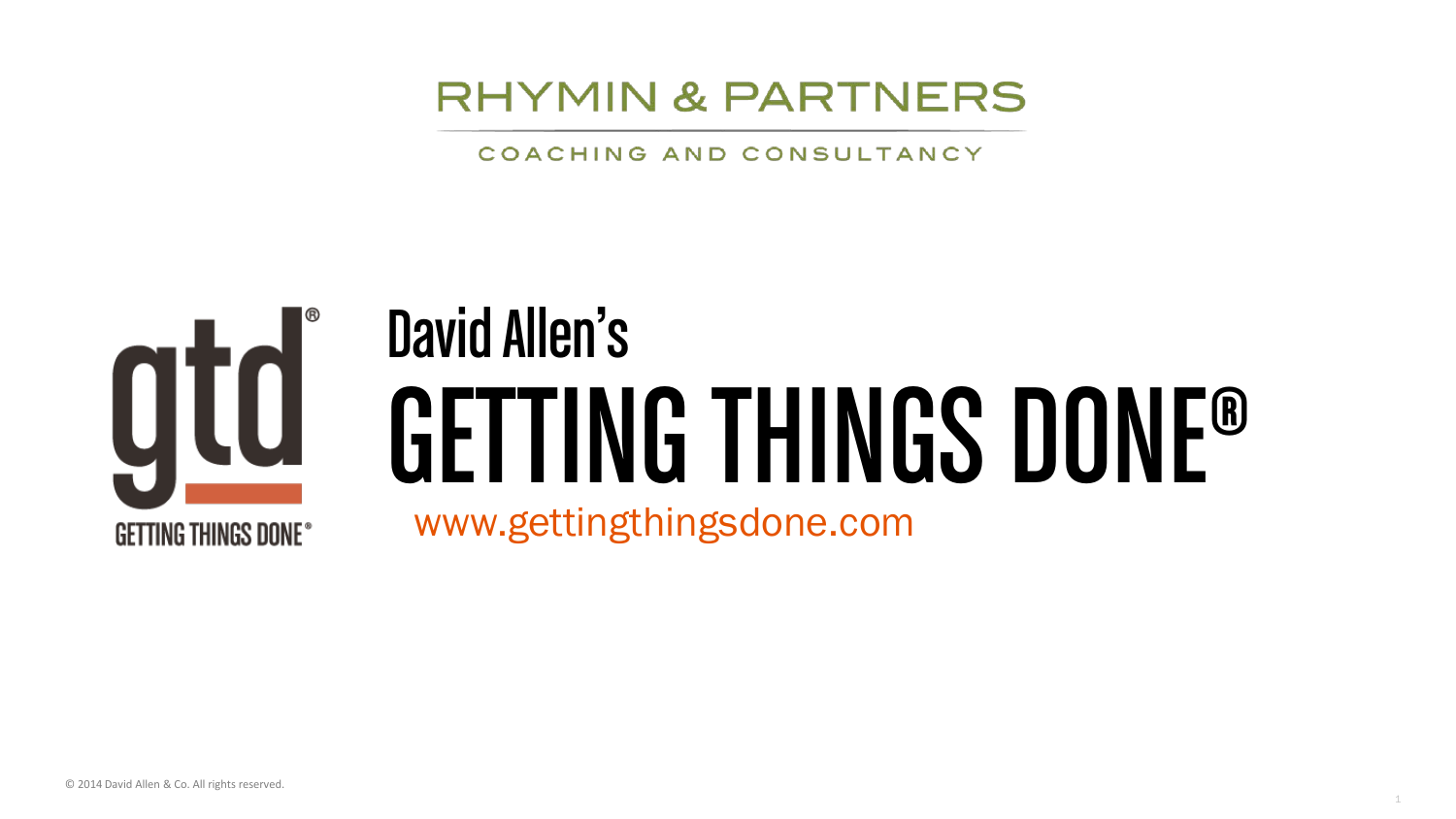

# IT'S POSSIBLE for a person to have an overwhelming number of things to do and still function productively with a clear head and a positive sense of relaxed control.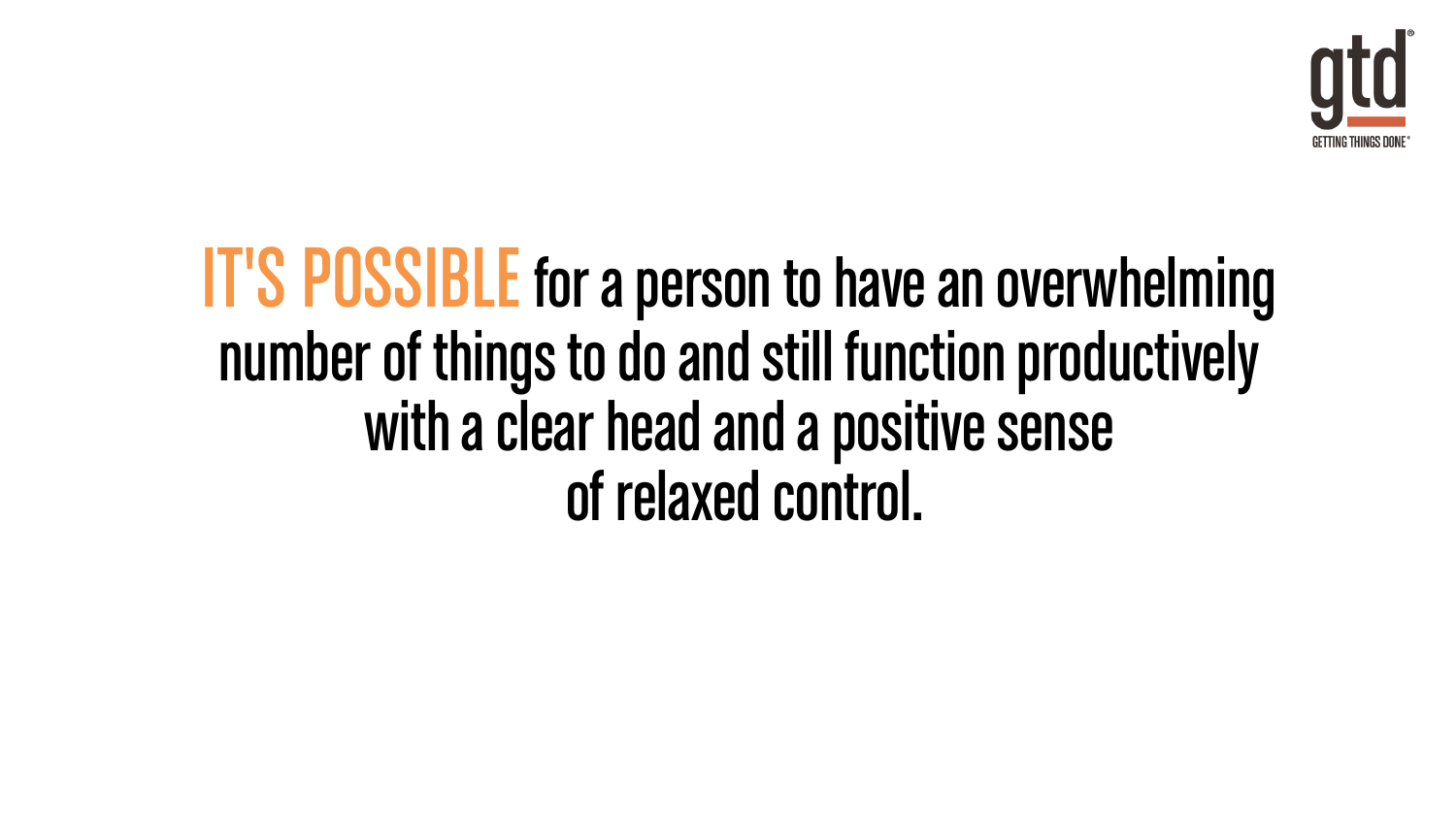# **Getting Things Done**

### the art of stress-free productivity

from the New York Times bestselling author

# **David Allen**



# Getting Things Done®

Over 2million copies sold.

Thirty years of research.

Millions of users around the world.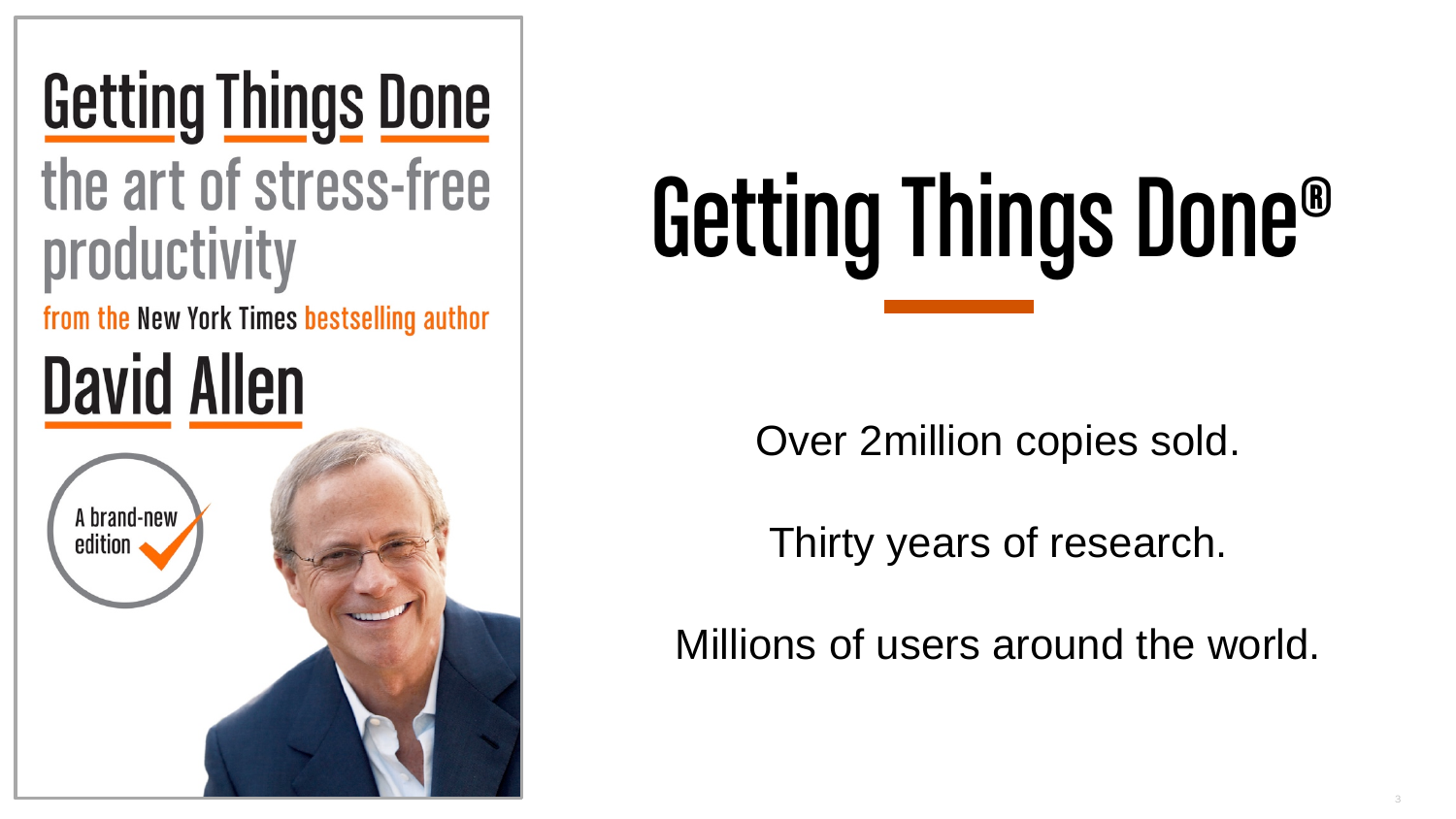

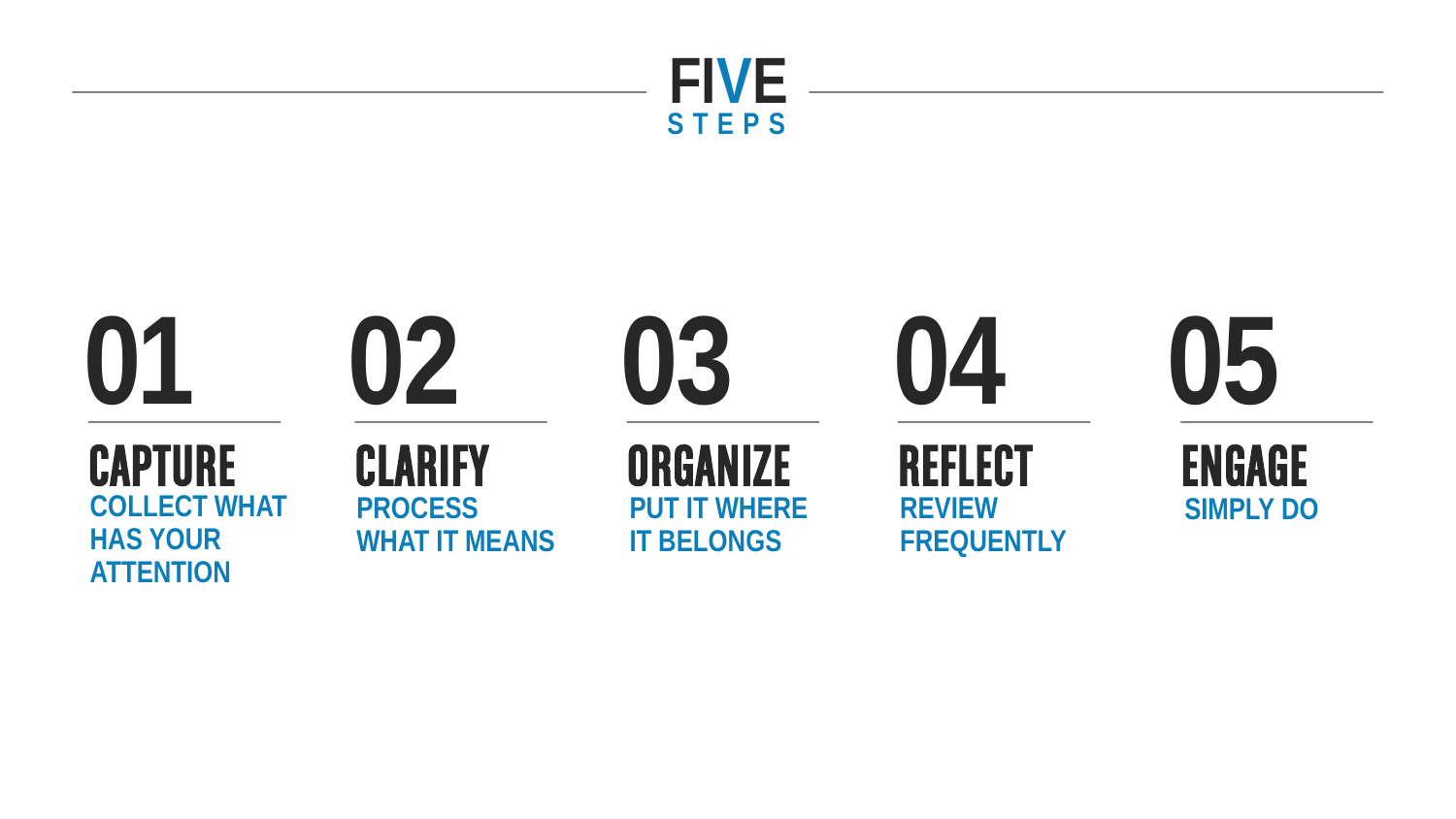

# CAPTURE COLLECT WHAT HAS YOUR ATTENTION

Clear your mind from stress and mental nag by dumping everything that has your attention into a trusted bucket. Write it down. By releasing them from your conscious, you have created room or space for your mind to do more meaningful things.

Choose a few tools such as notepad or phone or intray to capture your ideas or tasks that comes up.

During the course, you will learn the best practices for capturing stuff so that you will never miss anything again. This is where many participants felt a sense of stress-relief.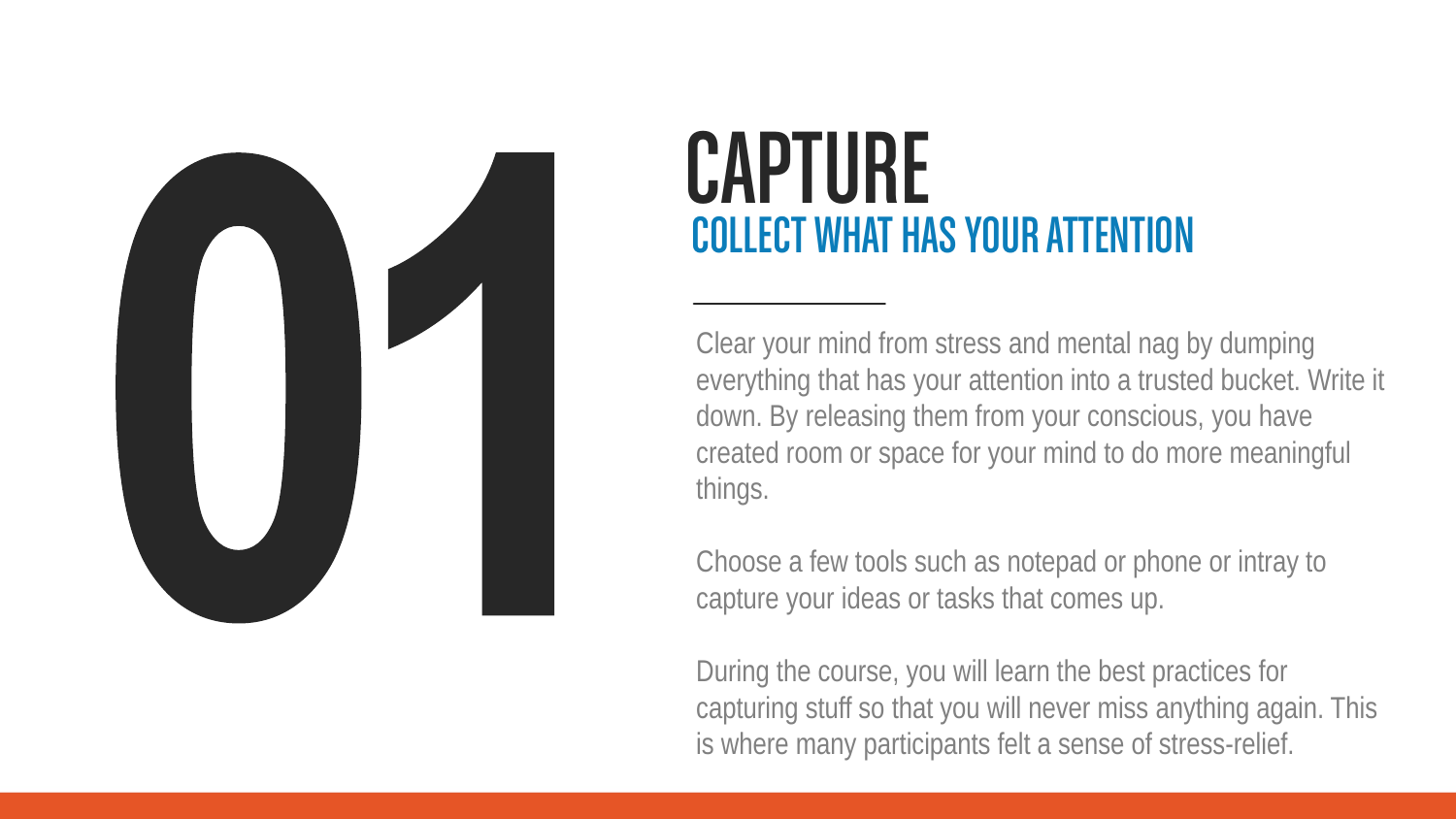

# "Your mind is for having ideas…. Not holding them." -David Allen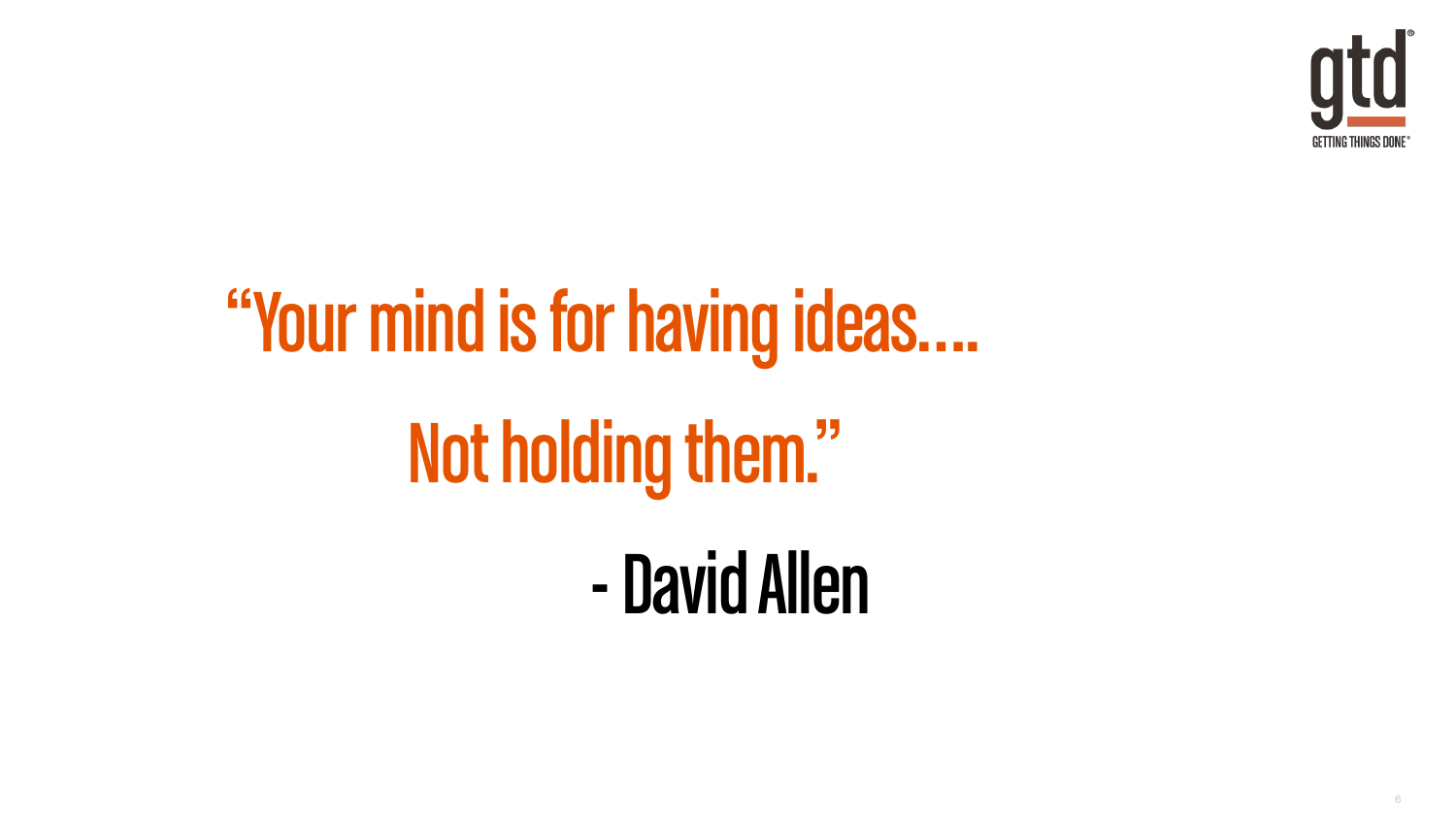



### **Keeping it in Your Head**

### **Getting it Out of Your Head**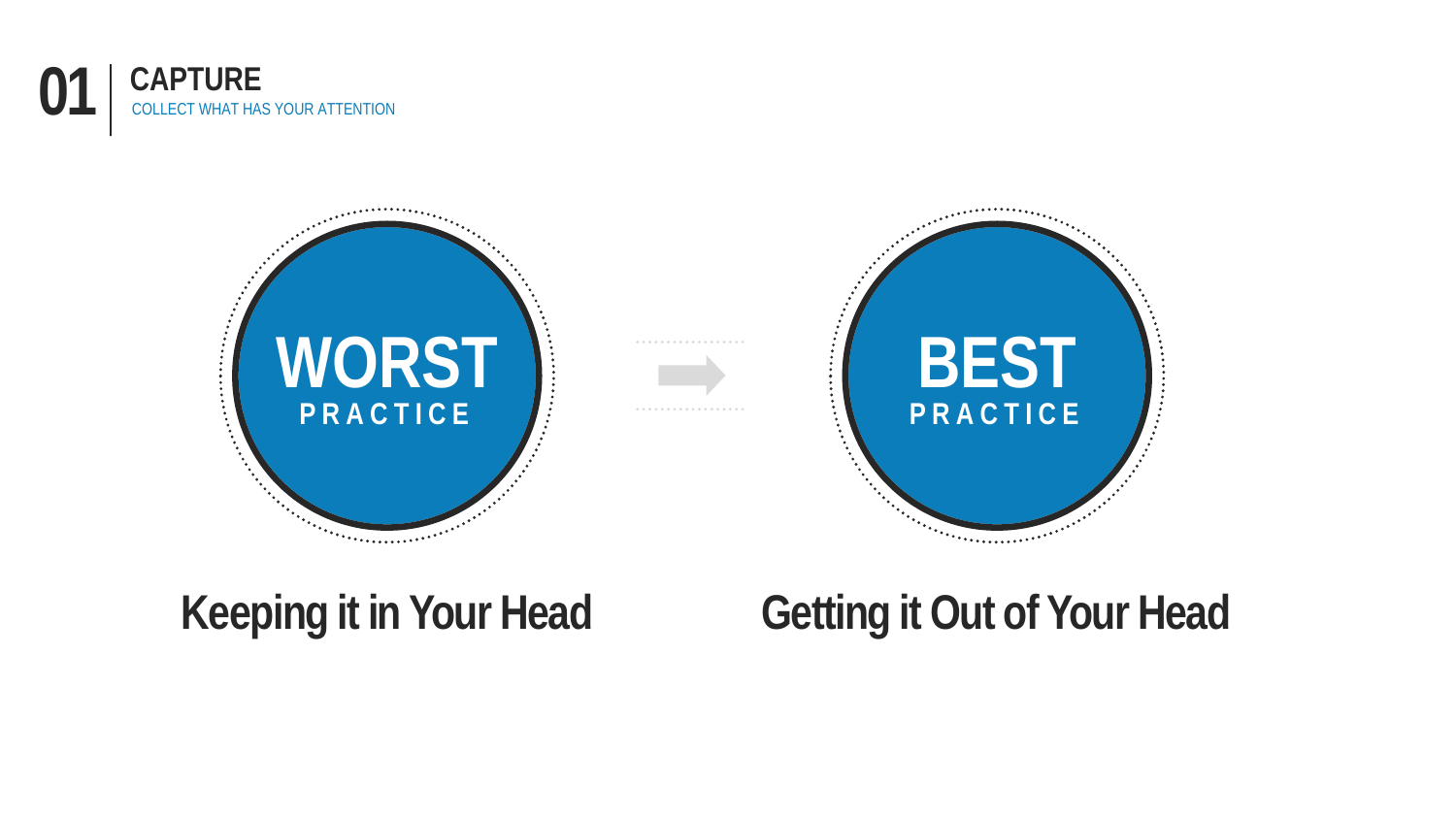

## **CLARIFY** PROCESS WHAT IT MEANS

Clarify what you want to do with each of your to-do items. Ask *"What is the very first Next Action?"* and ask *"What is the desired outcome?"*

Tip: The 2-minute rule says that if the next action takes less than 2 minutes to do, then do it immediately and move on to the next action.

During the course, we will help you practice this clarifying exercise using the effective Clarifying Map. By the end of the day, you will be able to apply this immediately to your task lists.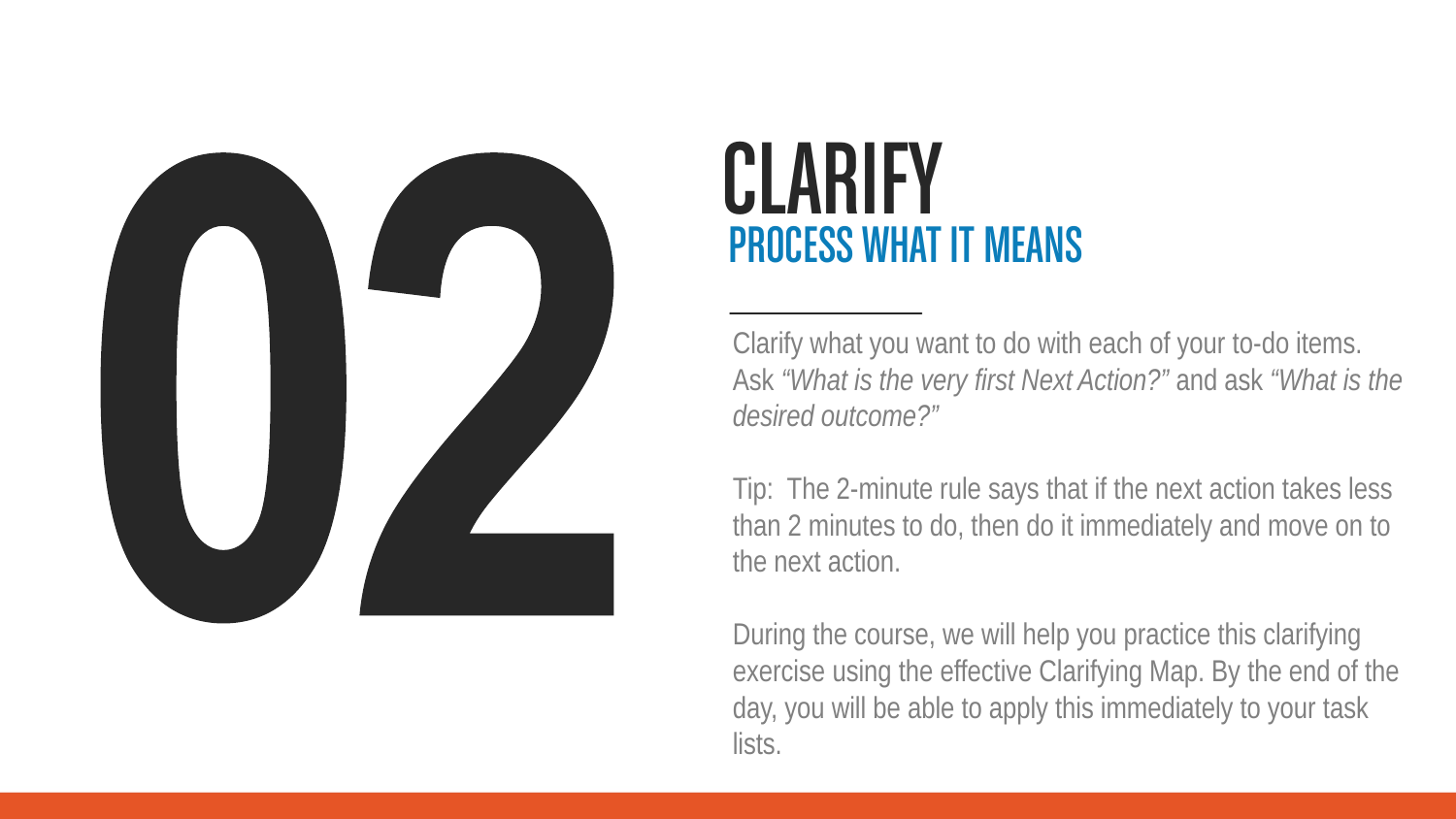





### **Decide later… i.e. when it Blows Up.**

**Decide When it Shows Up. Clarify desired outcomes. Identify next action.**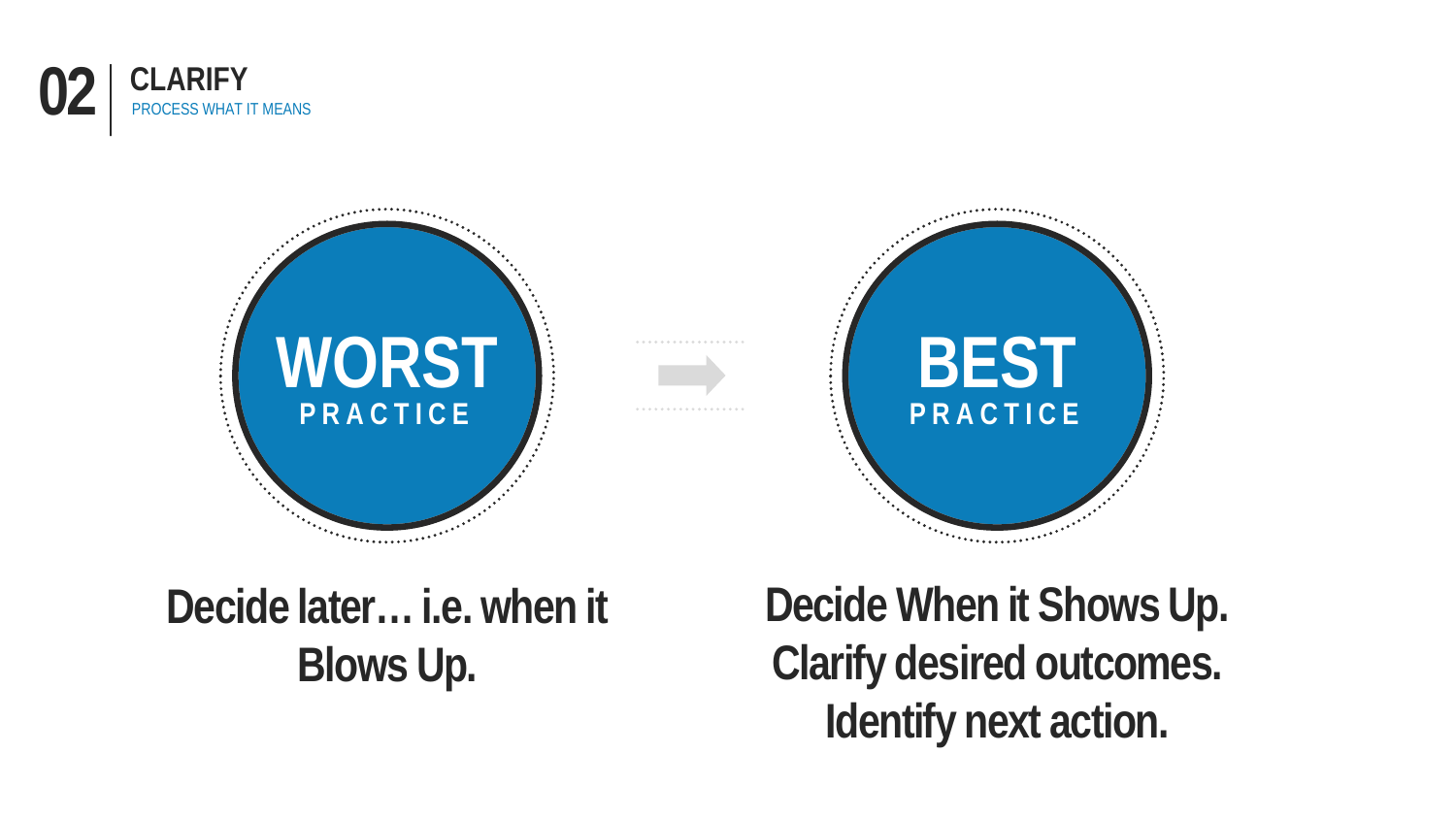

### **ORGANIZE** PUT IT WHERE IT BELONGS

Find an organizing tool that is natural to you; whether paper or electronic.

Tip: Do not put all your tasks into one huge blended list. Your mind will go numb to it. Instead, organize your list into these meaningful categories: PROJECTS list, NEXT ACTION list, WAITING FOR list and SOMEDAY/MAYBE list. Use an electronic or paper calendar to store your reminders or scheduled events.

During the course, we will share samples of these lists on paper and electronic tools so that you can create something similar for yourself. We will share how it will improve your productivity.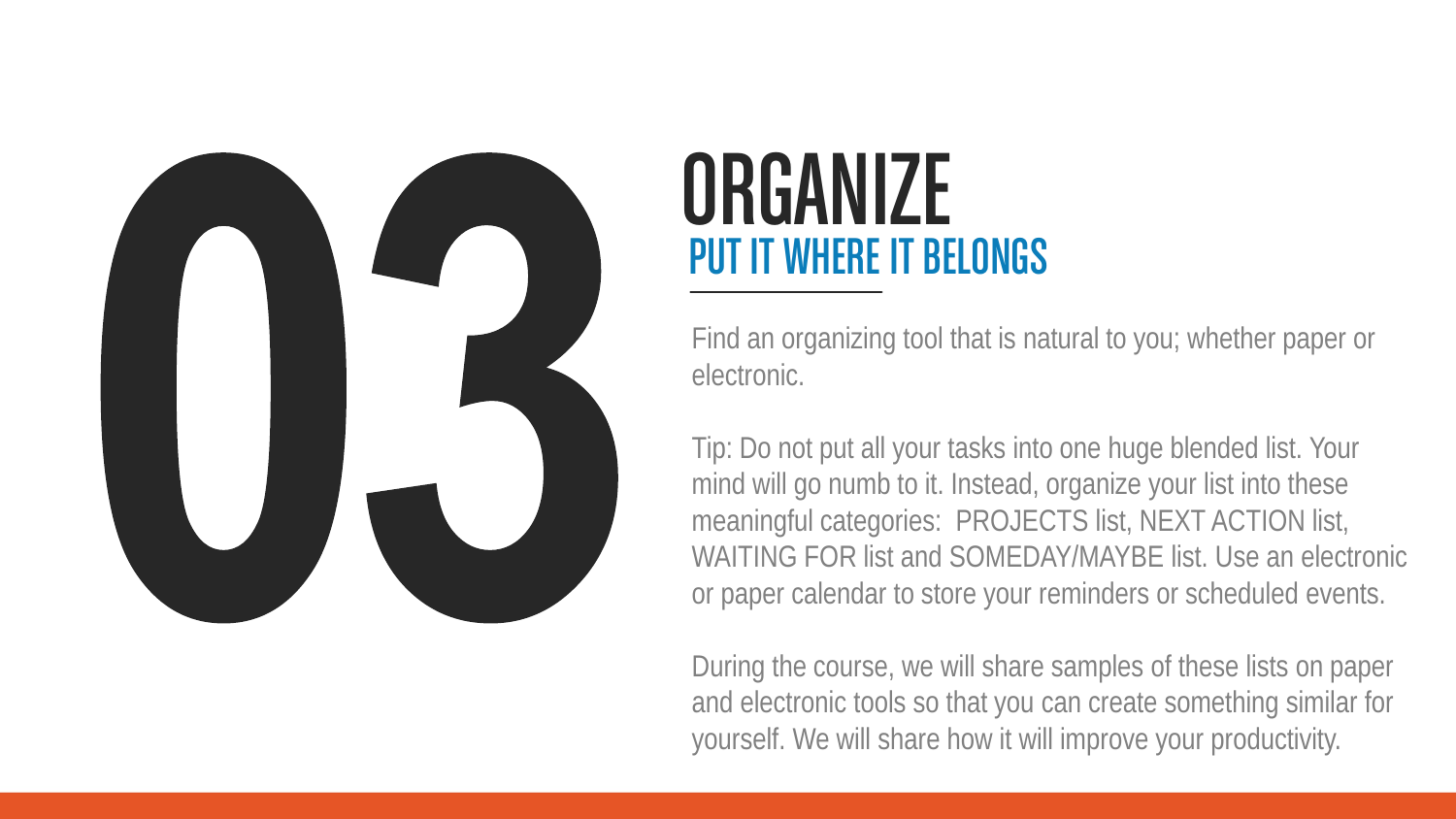

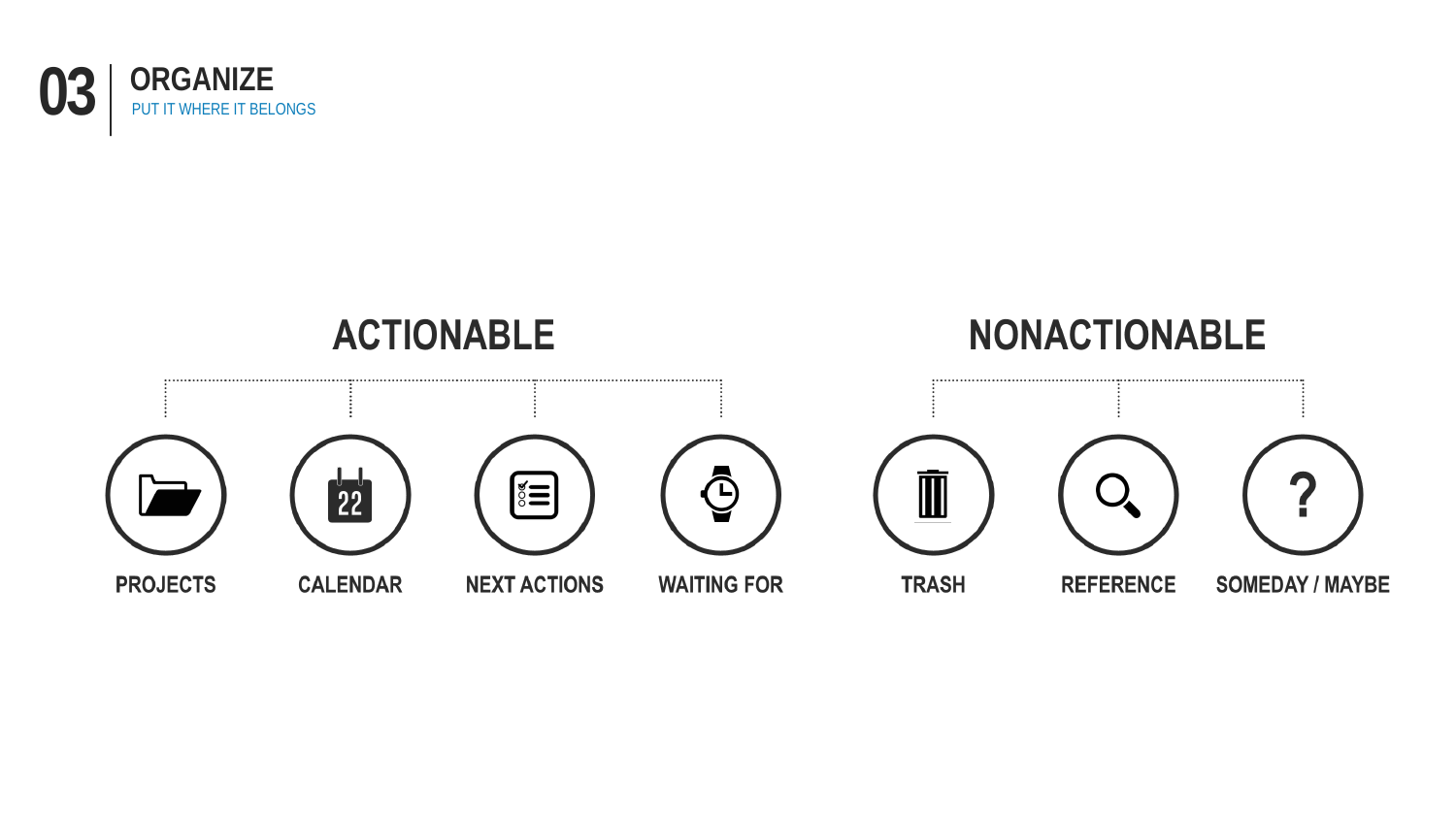



### **Huh? Blended Stacks**

### **Park in Clear Categories that match the meaning of the items.**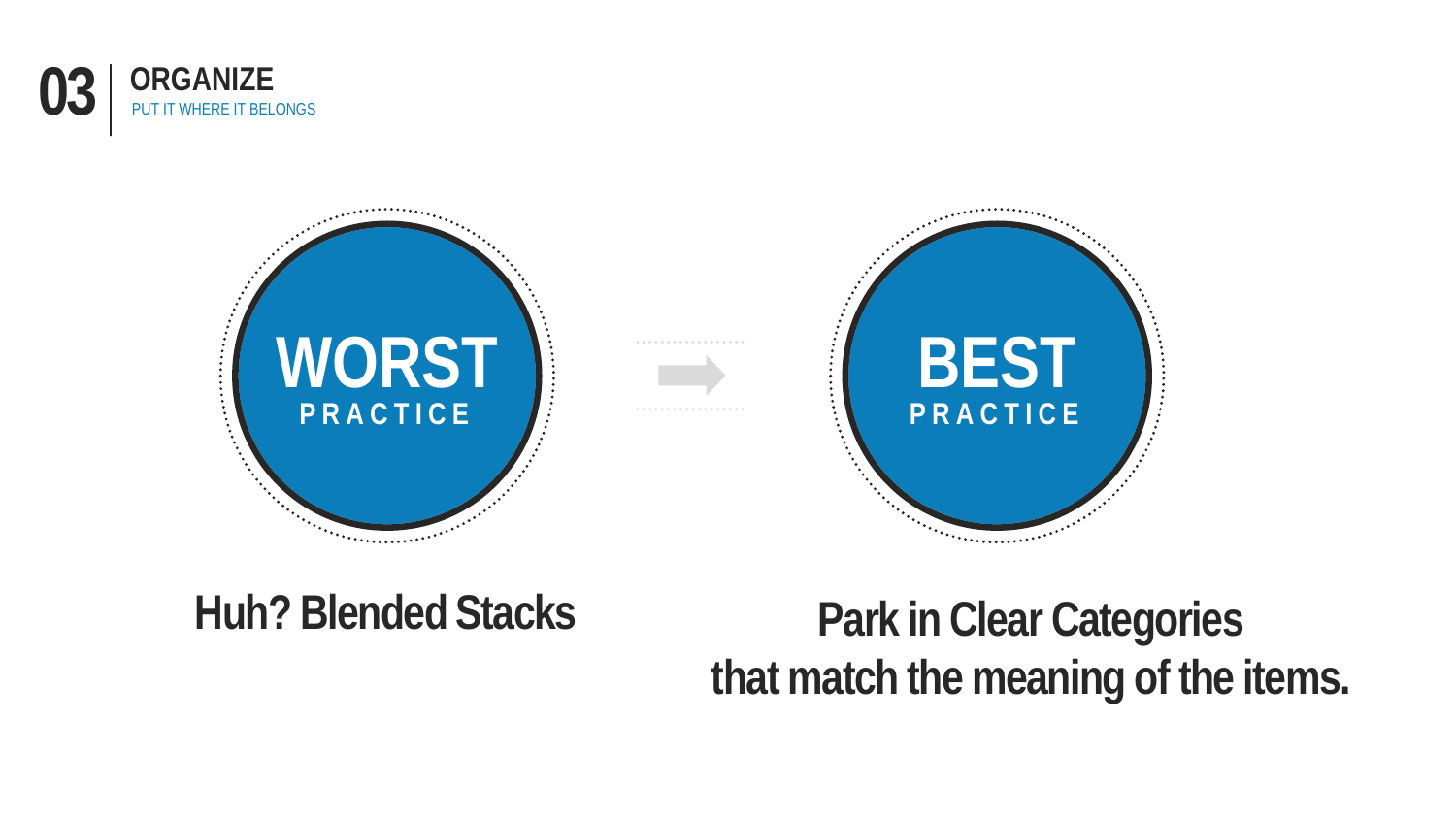

# **REFLECT** REVIEW FREQUENTLY

This is a keystone habit. Reflecting or doing your personal weekly review gives you a heightened confidence to move into the week ahead.

Tip: During the weekly review, do three things:

- Get Clear clear everything from your intray and mind
- 2. Get Current update all your list, calendar and get it current.
- 3. Get Creative what new creative projects or actions would you like to add

During the training, we will share the effective Weekly Review checklist. We will share experiences of others that may give ideas on how to cultivate this good habit for you and your organization.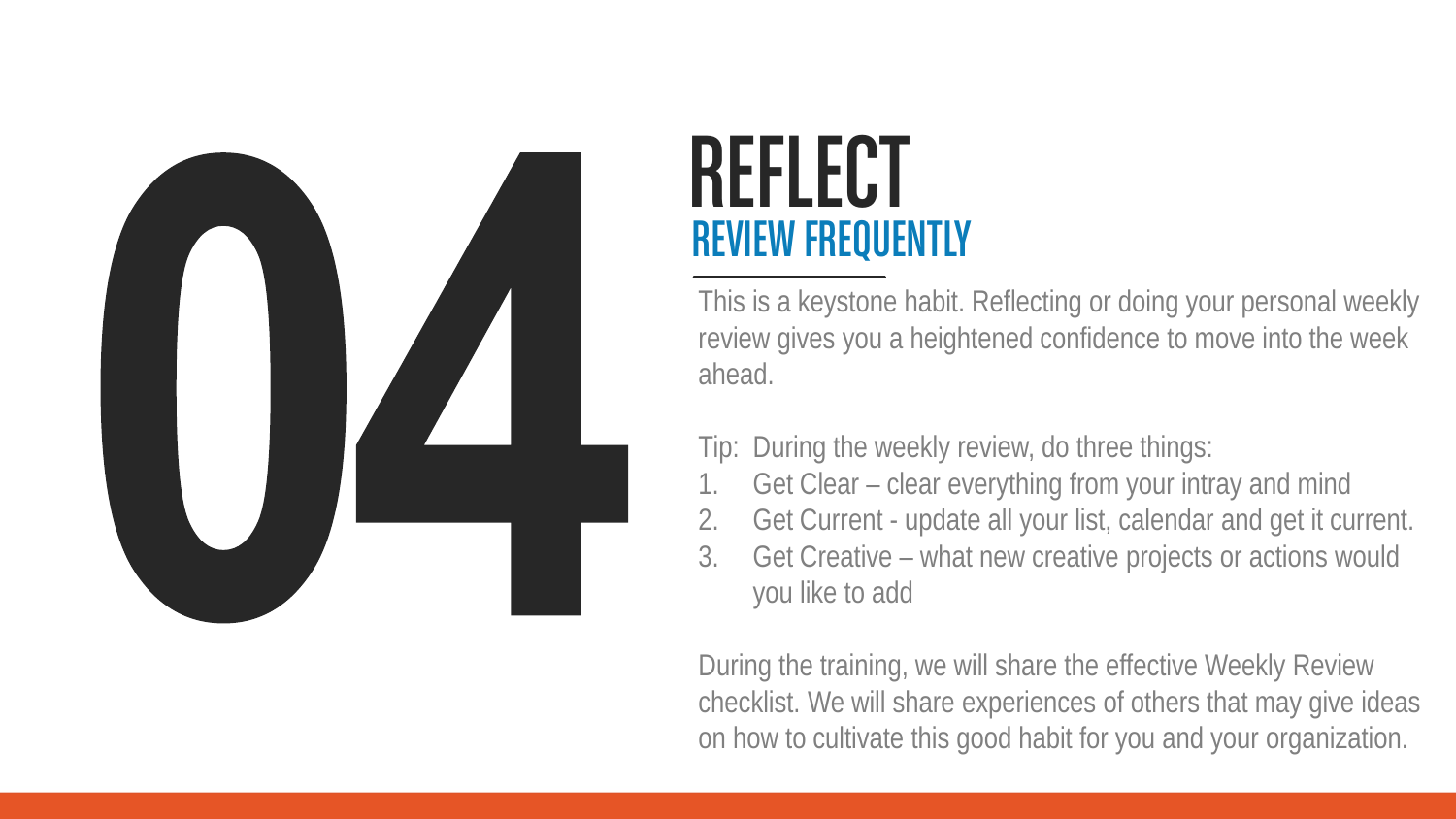![](_page_13_Picture_0.jpeg)

# WEEKLY REVIEW

- 1. Get Clear
- 2. Get Current
- 3. Get Creative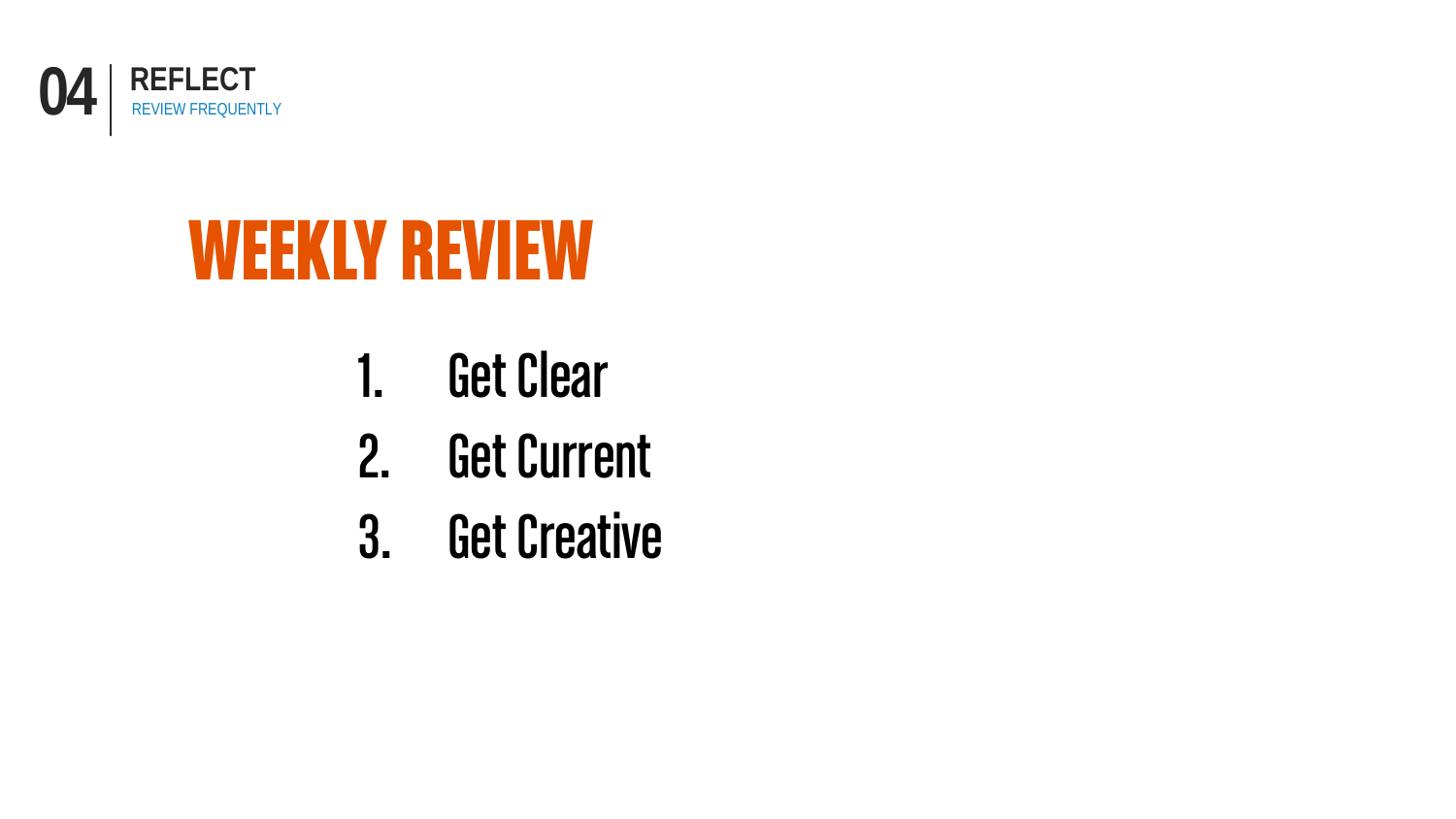![](_page_14_Picture_0.jpeg)

## ENGAGE SIMPLY DO

How does our brain think when choosing actions?

TIP #1 : Choose what to do or not to do based on the context of where you will be doing the work, time available and your energy.

![](_page_14_Figure_4.jpeg)

TIP #2 : If you get stuck choosing one or another task, then ask yourself "Why" and choose the one that has the highest pay-off to you.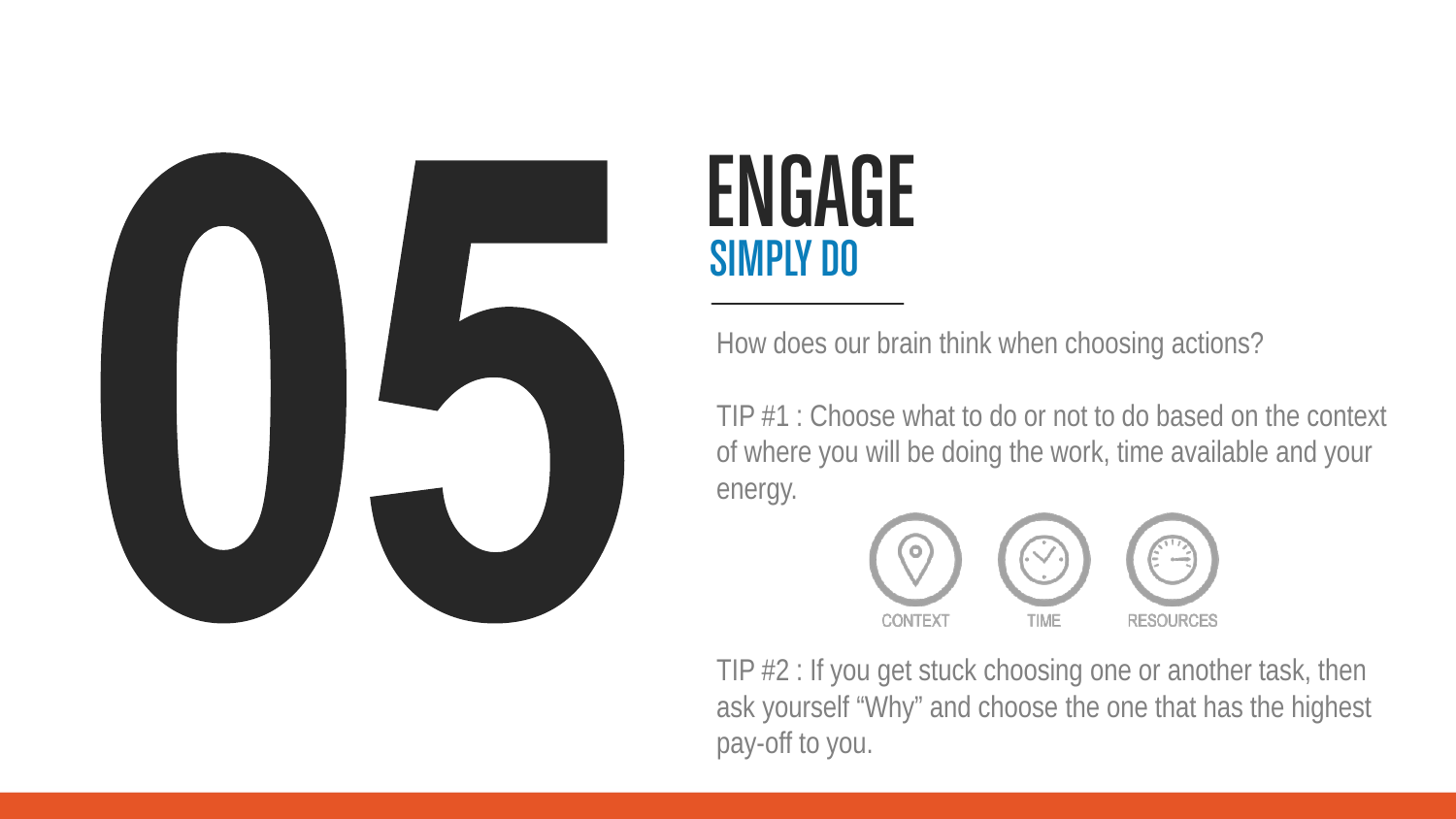# Focused

# Relaxed

# In Control

![](_page_15_Picture_3.jpeg)

When you're really doing what you truly know you should be doing, there is no sense of overwhelm and no distinction between personal and work life-it's all just "What's now?" And then, "What's next?" **David Allen**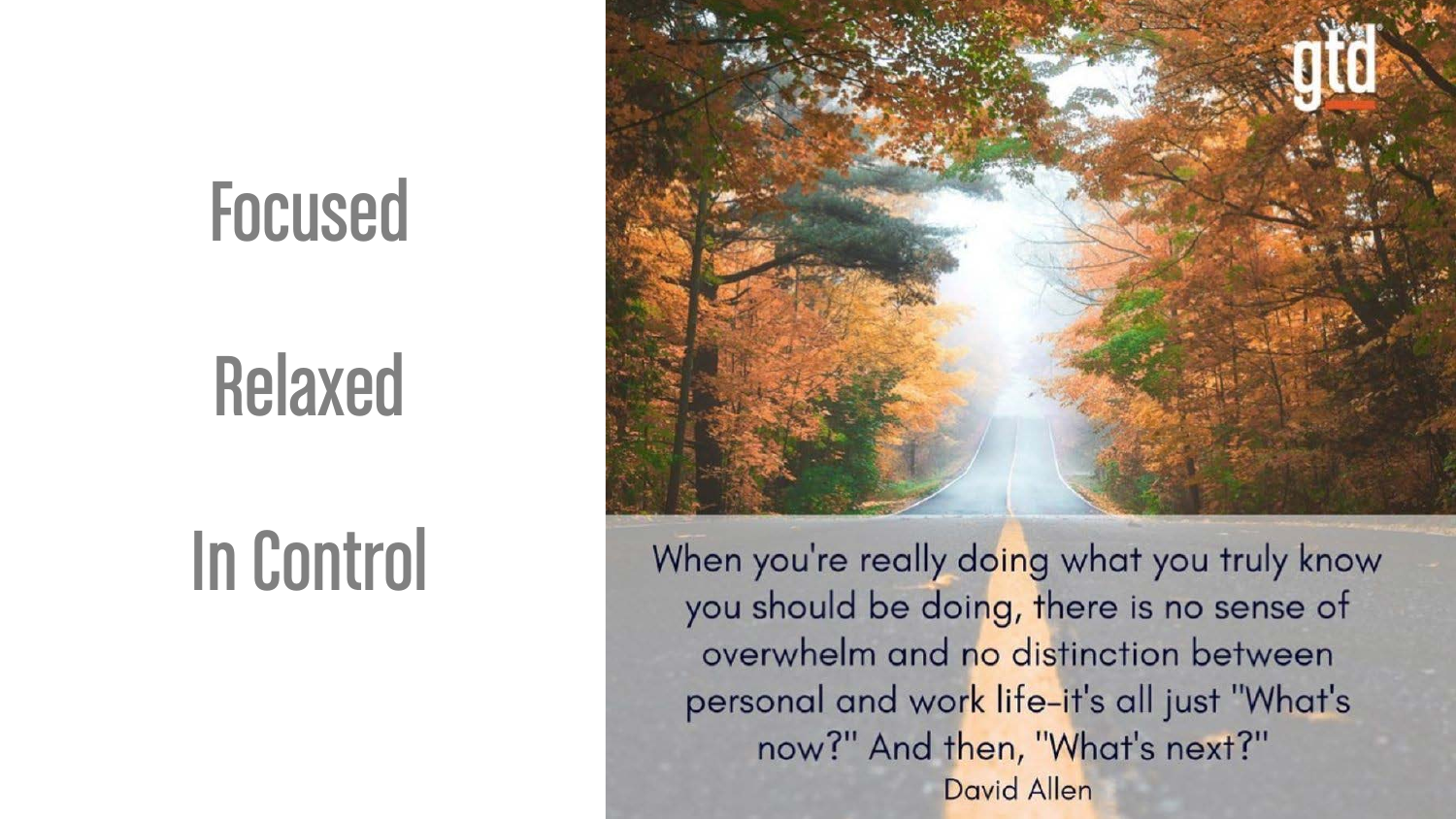![](_page_16_Picture_0.jpeg)

### **VISIT** gettingthingsdone.com

### Experience GTD®. Achieve more with less stress.

Book a Slot

Email: enquiries@rhyminpartners.com

### **RHYMIN & PARTNERS**

*We help individuals and businesses become more productive*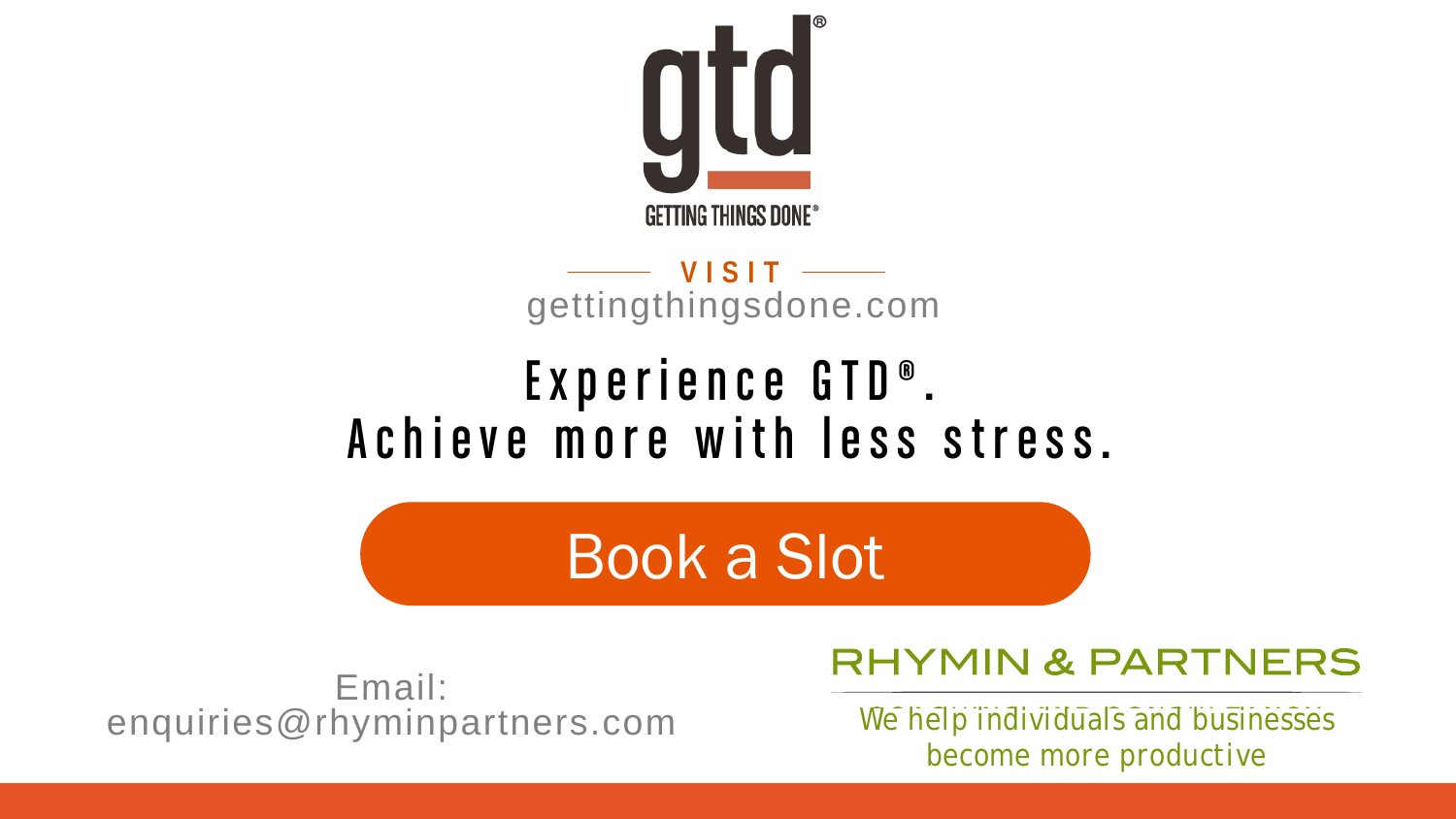# atd **GETTING THINGS DONE®** SBL-KHAS THE COURSE (MALAYSIA)Level 1 Fundamental (1.5 days) Available in Brunei Darussalam and Malaysia by

### **RHYMIN & PARTNERS**

COACHING AND CONSULTANCY

enquiries@rhyminpartners.com

**Getting Things Done** the art of stress-free productivity from the New York Times bestselling author **David Allen** 

A brand-new edition  $\bullet$